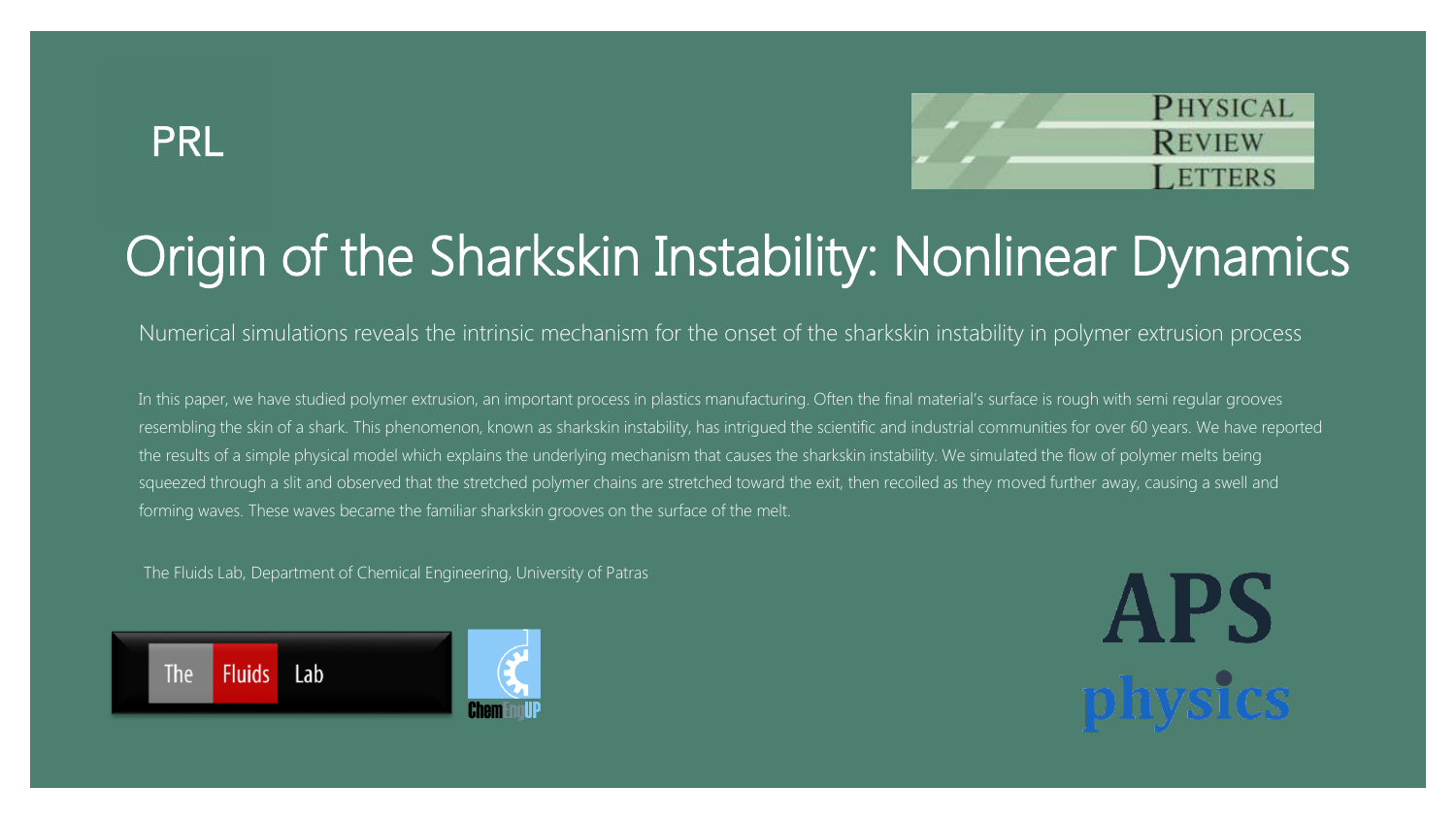#### A recent Publication in PRL

**Phys. Rev. Lett. 127, 088001**

Vol. 127, Iss. 8 — [20 August 2021](https://journals.aps.org/prl/issues/127/8)

DOI: 10.1103/PhysRevLett.127.088001

Published By: American Physical Society

Impact Factor: 9.161

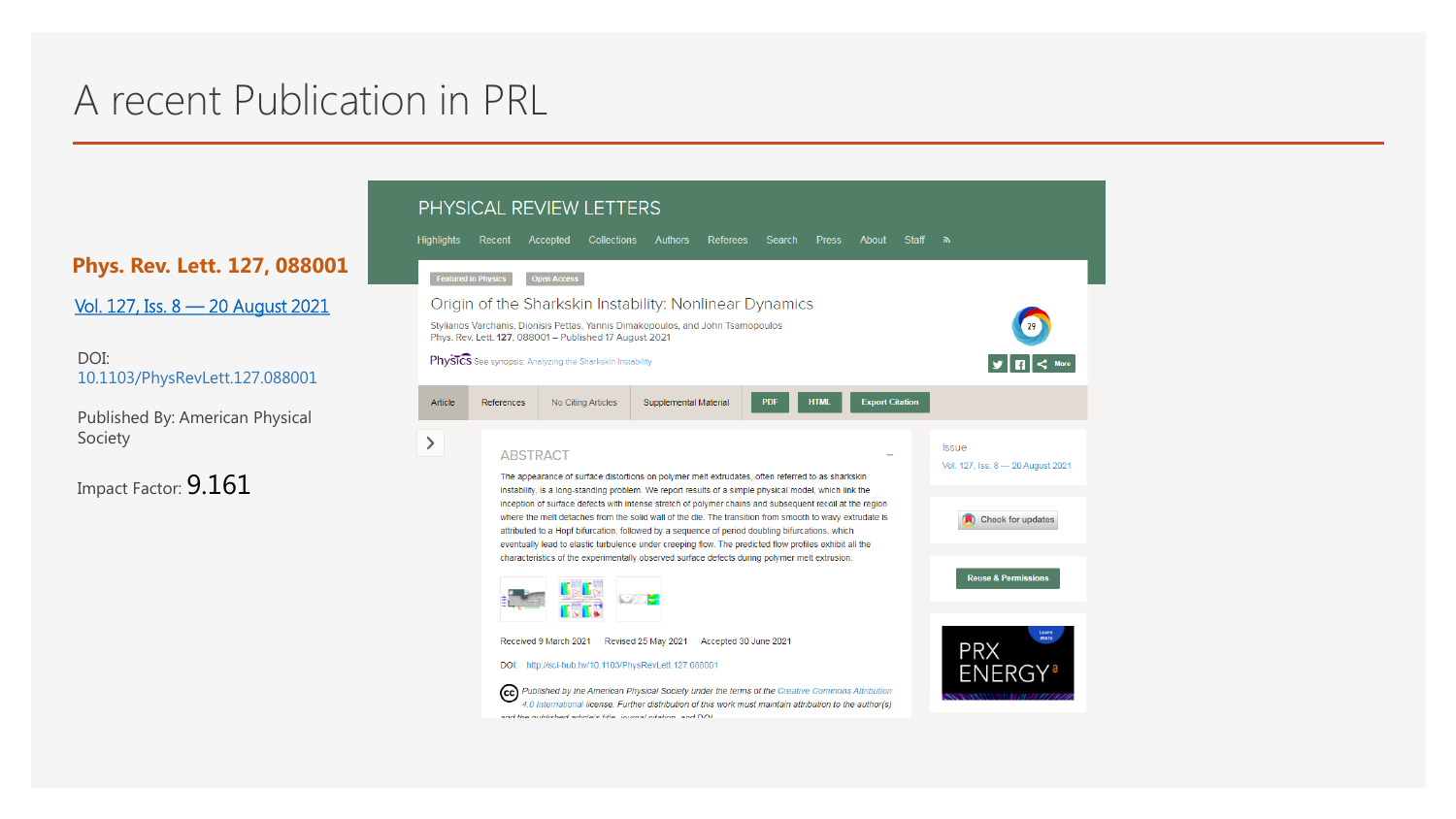#### Picked up by 2 news outlets

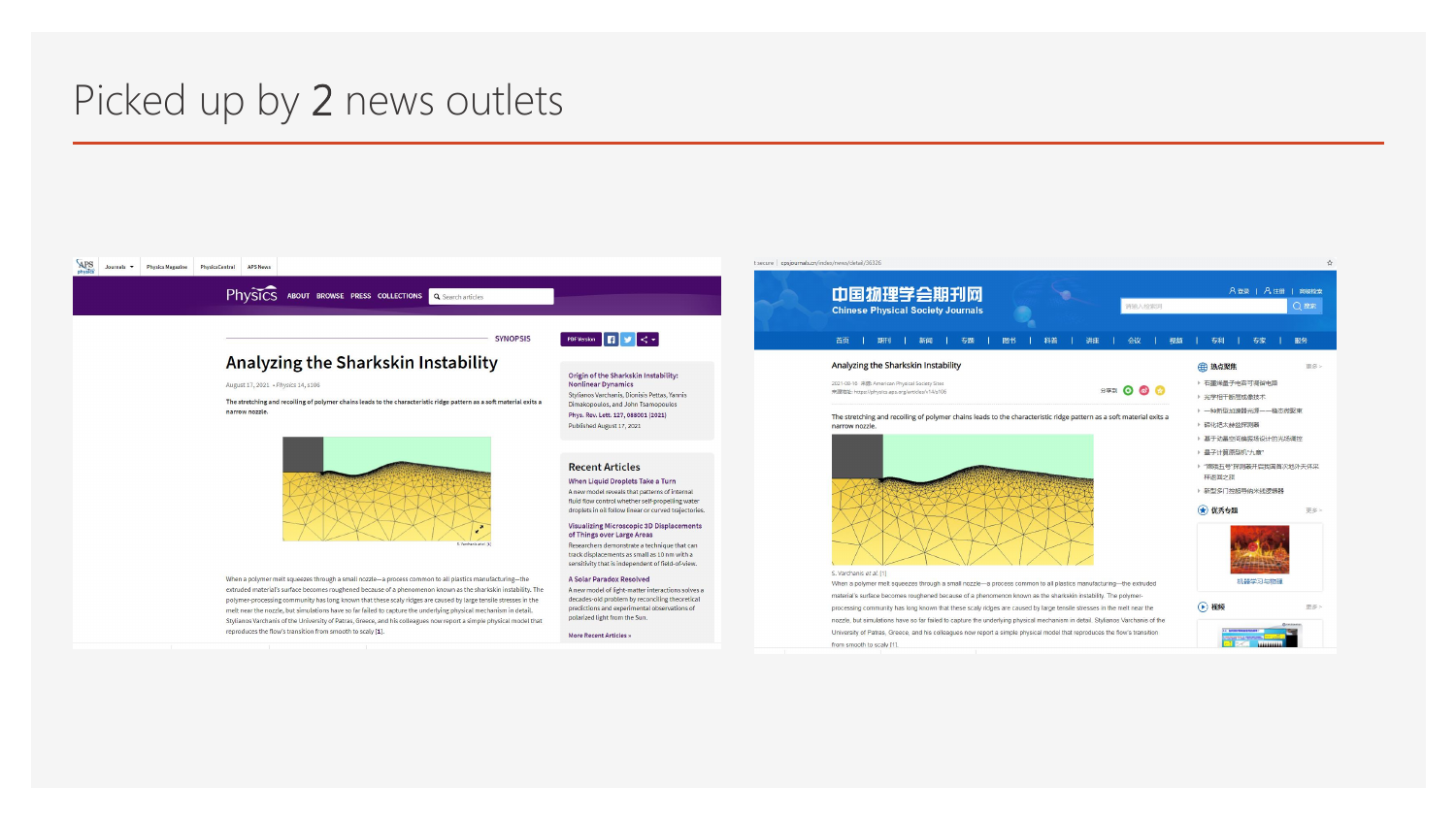#### The contributors



*Laboratory of Fluid Mechanics and Rheology, University of Patras, Greece*

*\*Corresponding Author*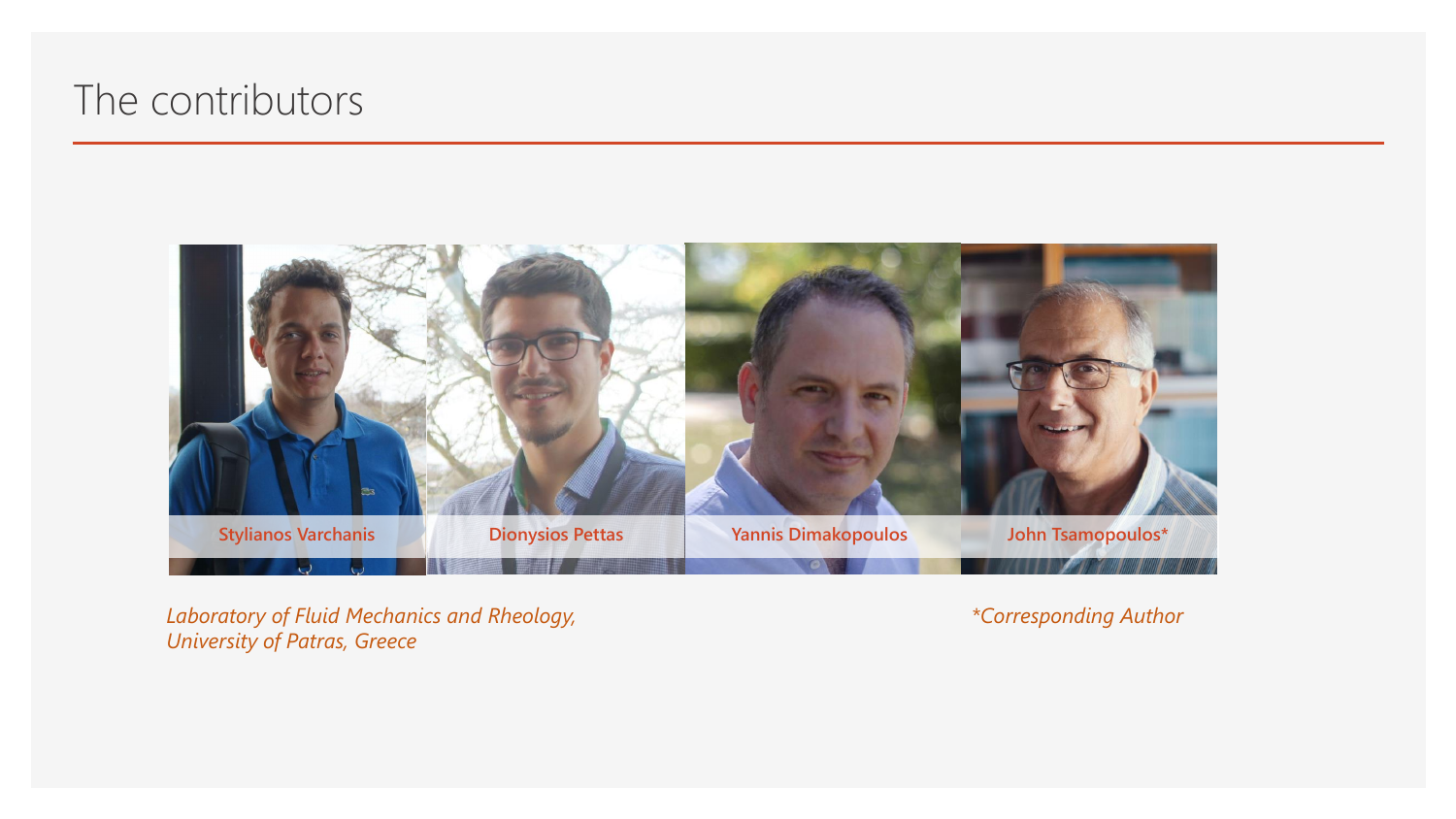#### Full Story

The appearance of surface distortions on polymer melt extrudates, often referred to as sharkskin instability, is a long-standing problem. We report results of a simple physical model, which link the inception of surface defects with intense stretch of polymer chains and subsequent recoil at the region where the melt detaches from the solid wall of the die. The transition from smooth to wavy extrudate is attributed to a Hopf bifurcation, followed by a sequence of period doubling bifurcations, which eventually lead to elastic turbulence under creeping flow. The predicted flow profiles exhibit all the characteristics of the experimentally observed surface defects during polymer melt extrusion.



The route to elastic turbulence